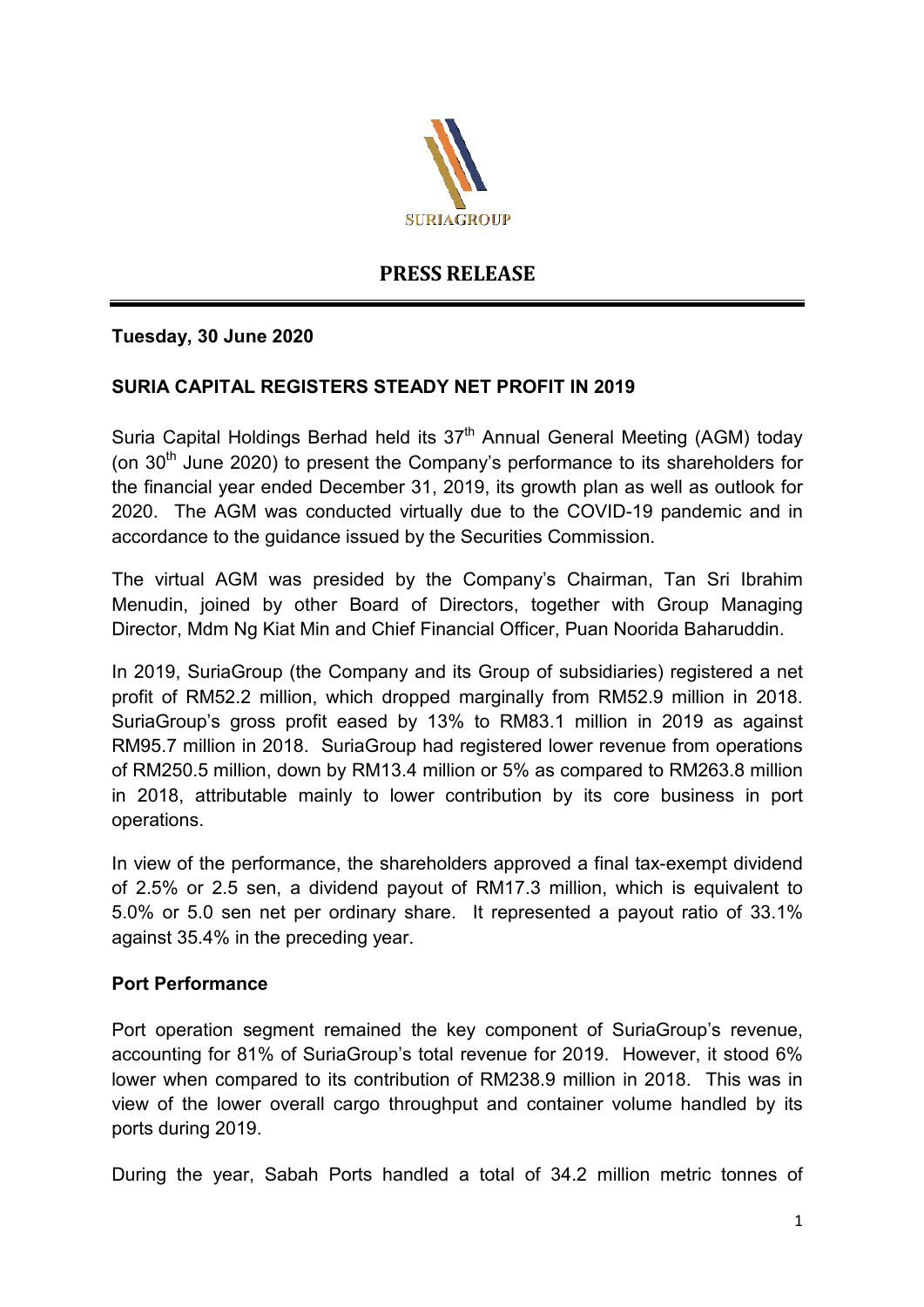cargoes (including containers) in 2019 as against 36.4 million metric tonnes in 2018. Operations at wharves (excluding containers) remained stable at a total throughput of 10.7 million metric tonnes against 10.5 million metric tonnes handled in 2018. Sufferance wharves, on the other hand, handled lesser cargo throughput in 2019 with only 18.0 million metric tonnes, a decline by 12% as compared to 20.3 million metric tonnes in 2018. This was mainly due to lower throughput for general cargoes and wood products.

In terms of container volume, Sabah Ports handled 379,384 Twenty-Foot Equivalent Units (TEUs) in 2019, down by 2% as against 386,786 TEUs in 2018. Sapangar Bay Container Port handled 70% of the overall TEUs, an increase of 1% at 267,094 TEUs in 2019 compared to 264,983 TEUs in 2018. Tawau Port handled 19% or 70,998 TEUs while Sandakan Port handled 11% or 41,292 TEUs in 2019.

Liquid bulk (palm oil and petroleum products) represented 46% of the total throughput handled at wharf, whilst containers (general cargoes and consumable goods), dry bulk (palm kernel expeller and fertiliser) and break bulk (wood products and other general cargoes) made up 34%, 12% and 8%, respectively of the remaining throughput.

A total of 8,686 vessels (including cruise vessels) called at main ports during the year as compared to 9,225 vessels in 2018. Sandakan Port received the most vessels (1,251 vessels), followed by Kota Kinabalu Port, Tawau Port, Sapangar Bay Container Port and other ports.

# **Contract & Engineering and ferry terminal operation segments**

The Group's segment of contract and engineering and ferry terminal operations contributed lesser amount of revenue during the year under review. The railway upgrading project and ferry terminal operations contributed RM18.7 million and RM6.0 million respectively during the financial year under review.

# **Port Development**

During 2019, a number of port development programmes were carried out by its port-operating subsidiary, Sabah Ports Sdn Bhd (Sabah Ports) particularly to improve operational capability, efficiency and capacity, and mitigate challenges that come hand in hand with growth, which include accommodating larger vessels, addressing congestion at ports and investing in more port handling equipment.

In 2019, Sabah Ports completed a major wharf extension project at Sandakan Port at a cost of RM129.4 million. The new extension added four new berths to the main wharf that will further enhance the port's handling capacity and boost its position as the hub-port for the East Coast of Sabah as well as serving the BIMP-EAGA region especially Southern Philippines and East Indonesia.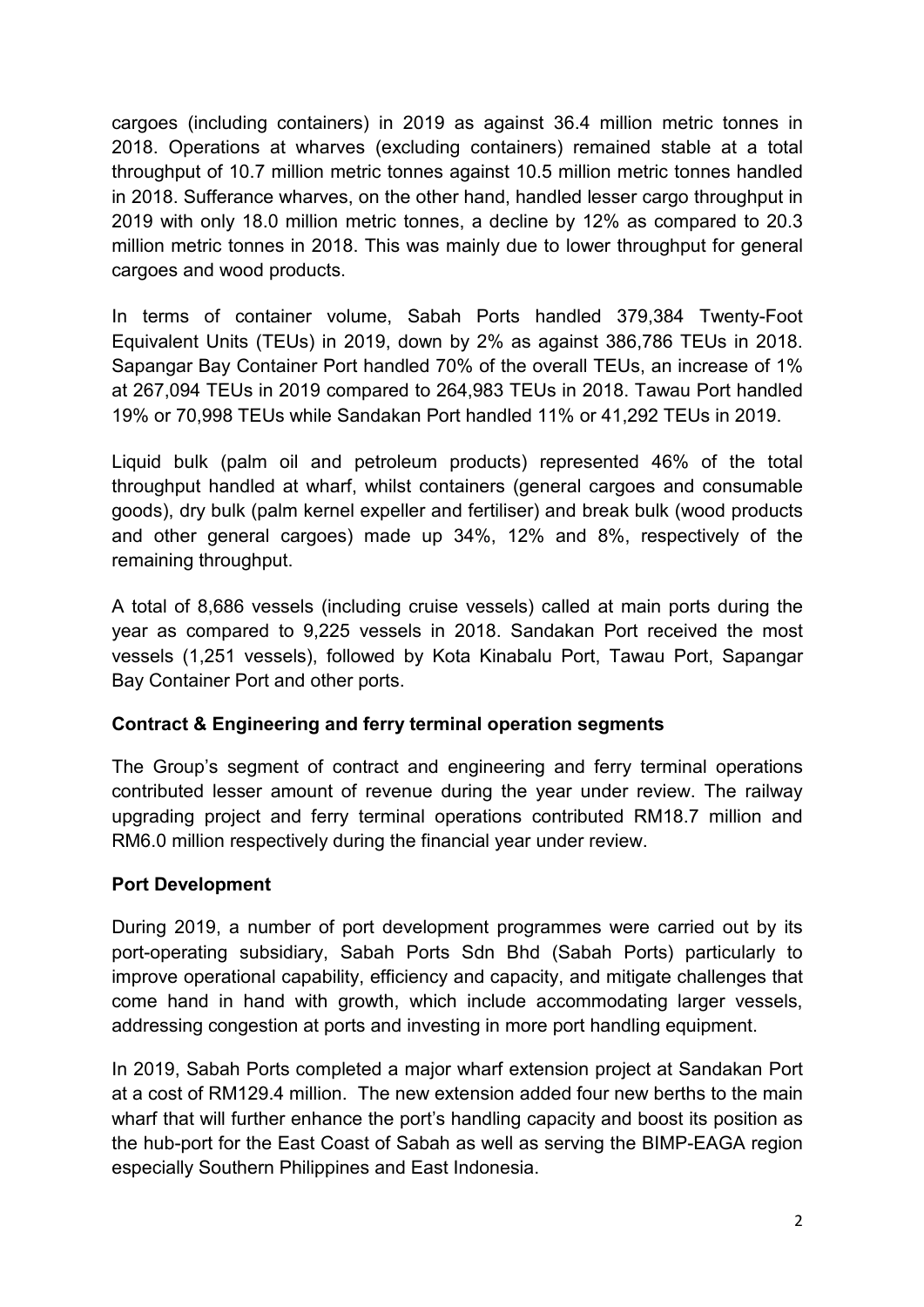Other key development programmes during the year under review included the dredging works at Sandakan Port and Tawau Port, though still on-going, to deepen the port drafts so as to accommodate berthing of larger vessels and to ease congestion. Tawau Port has been an important connecting point at the East Coast of Sabah for cross-border trade with Sabah's neighbouring countries, especially with the bordering Indonesian towns.

In the meantime, the port expansion project at Sapangar Bay Container Port towards a transshipment hub will proceed to the next stage of consultancy works involving technical studies and design works. The funding for the project from the Federal Government is being channeled through Sabah Economic Development and Investment Authority (SEDIA). Construction works for the first phase of the project are expected to commence in 2020 with completion period of three (3) years.

Sabah Ports had also carried refurbishment works at its oil terminals, including those undertaken for oil tanks and pipelines at its Lahad Datu Oil Depot and Karamunting Oil Terminal in Sandakan thereby improving their lifespan and durability. Sapangar Bay Oil Terminal (SBOT) was also embarking for a new jetty extension to ease congestion and enhance efficiency of the existing bulk oil terminal and to reduce the ship's waiting time. The new jetty is crucial as SBOT is the only oil terminal serving the West Coast of Sabah and the current utilisation rate has reached almost its full capacity. The new jetty will also allow periodic preventive maintenance works of the pipelines to be carried out more efficiently without compromising on safety and disrupting operations. There were also replacement works for fenders and bollards at Kota Kinabalu Port to enable the berthing of bigger cruise vessels such as Genting Dream at the later part of 2019.

In other developments, Sabah Ports is embarking on the construction of Sapangar Bay Conventional Cargo Terminal (SBCCT). The proposed development is located between SBCP and SBOT. Upon completion within three (3) years, the existing operations of Kota Kinabalu Port will be relocated to Sapangar Bay to make way for the redevelopment of the whole port area into a multi-billion commercial and tourism-related new city centre, Jesselton Waterfront City (JWC).

In recognition of the continued efforts in sustainable port developments over the years, Sabah Ports received an international award in 2019 when Sapangar Bay Container Port won the Green Port Award System (GPAS). It was presented during the APEC Port Service Network Forum in Peru.

### **Property Development of Jesselton Quay Central and One Jesselton Waterfront**

The first phase of the Jesselton Quay development, jointly developed with its partner SBC Corporation Berhad (SBC) known as Jesselton Quay Central (JQC), is now under construction with completion expected by first quarter of 2021. The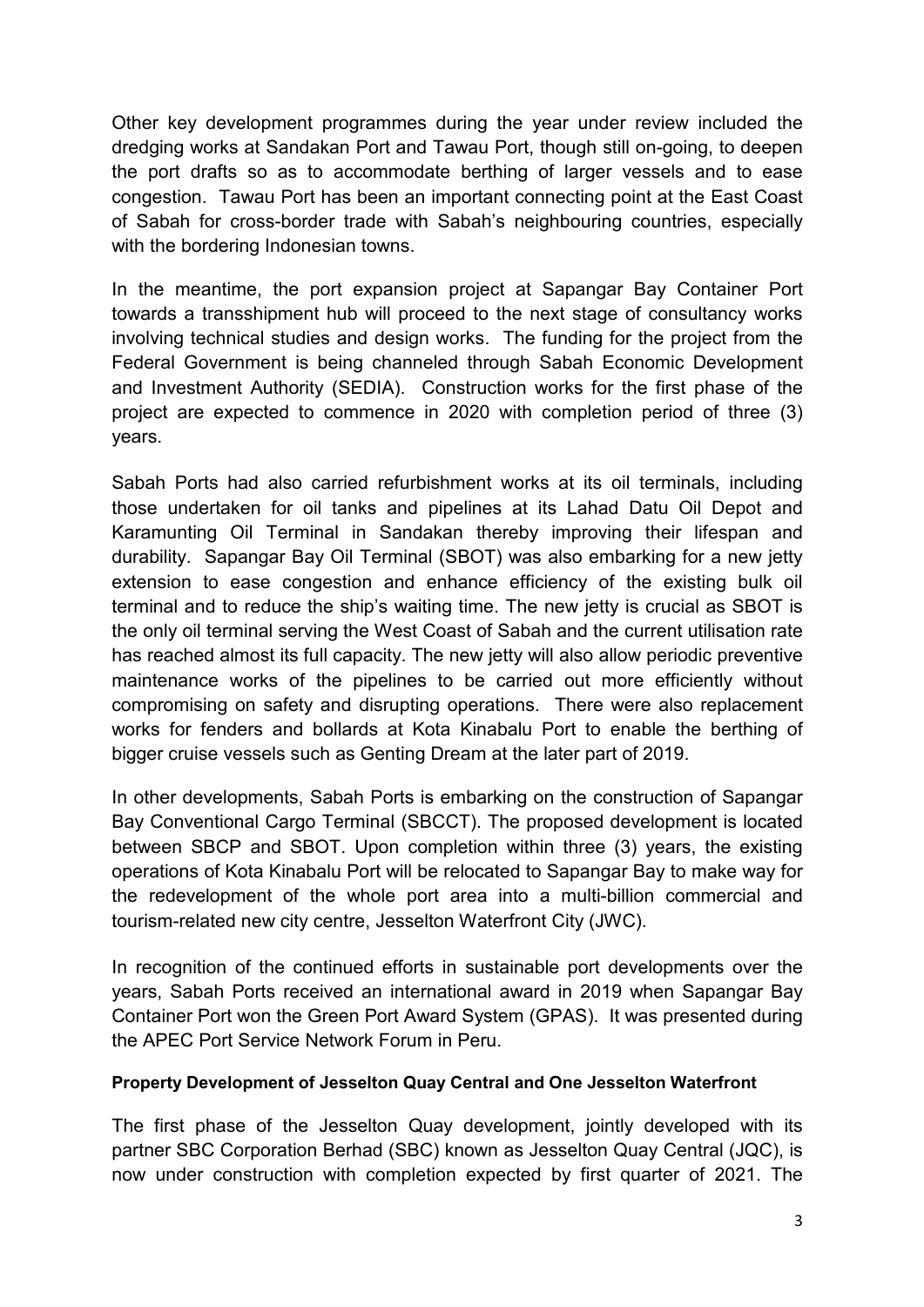second phase of the Jesselton Quay development will encompass high-end residences, hotels and retail outlets.

Featured as a unique development, the Jesselton Quay had won the iProperty Development Excellence Awards 2019 in Kuala Lumpur for the "Best Waterfront Development" in the category of Future Projects.

The second project, One Jesselton Waterfront, a joint venture with Gabungan AQRS Berhad is to be developed on the 6.25 acre-land, also within the Kota Kinabalu Port where the Jesselton Point Ferry Terminal is situated. The mixed development would comprise Suria's corporate office, a retail mall, serviced suites, serviced apartments, residential units, retail lots, an office tower, car parks and the redeveloped Jesselton Point Ferry Terminal. To complement the vibrancy of the development, Suria will develop the adjacent parcel of the Kota Kinabalu Port into a dedicated international cruise terminal.

# **Railway Project**

In another development, the railway rehabilitation project by the Group's engineering arm, SCHB Engineering, to connect Halogilat Station to Tenom Station is soon to be completed. Upon full completion, it will be handed over to the Sabah State Railway Department for full operations. The major works involved the upgrading of 27 km-railway tracks linking the area to the nearest towns of Tenom and Beaufort. As the only mode of transport, the train service will improve connectivity in the locality,

# **Moving Forward**

The Group is anticipating a challenging business environment in 2020. This is in view of the uncertain economic outlook globally following the widespread of the unprecedented COVID-19 pandemic impacting most countries around the world.

In this regard, SuriaGroup anticipates the next few years to mark a phase of contained growth. It is thus pertinent for the Group to relook into its strategic plans and business models in order to mitigate the adverse impacts related to the economic setbacks. Among the planned measures would include strategic collaborations and partnerships with major logistic players that would ultimately increase cargo movement, expand the export base and tap into unrealised cargo potentials.

The initiatives and planning undertaken by SuriaGroup particularly in the port infrastructure development will help to rejuvenate the economy in the growth sectors back on track such as in agriculture, tourism, oil and gas, property development and transport services. Being part of the highly transformative development in Sabah, SuriaGroup will continue to play a major and proactive role as the catalyst for growth and to contribute to the Group's shareholders' value.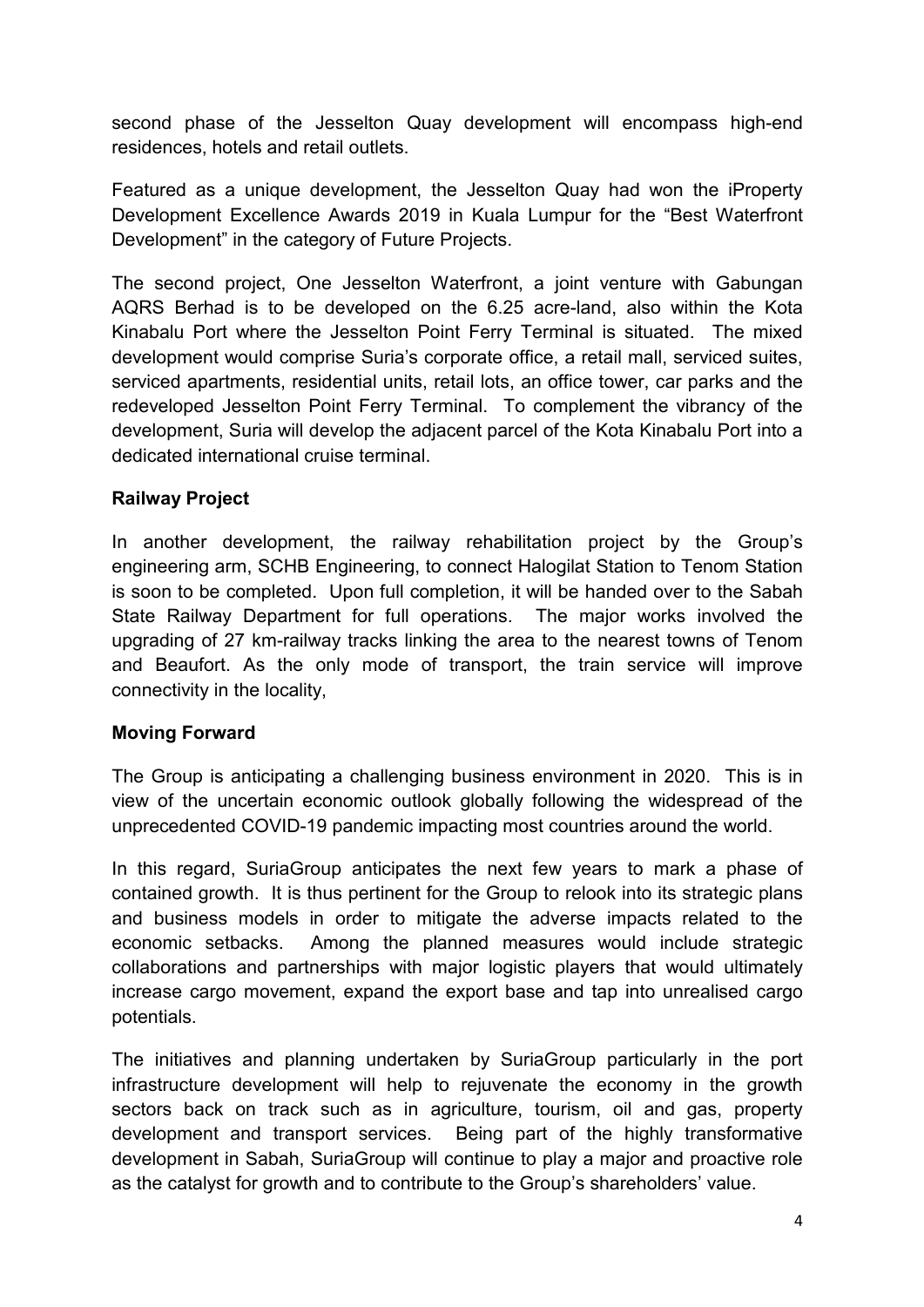#### **- THE END -**

#### **About Suria Capital Holdings Berhad**

Suria Capital Holdings Berhad is a public-listed company on the Main Market of Bursa Malaysia since 1996. Incorporated in 1983, the core business is in the provision of port services through its subsidiary, Sabah Ports Sdn Bhd which manages and operates eight major ports in Sabah, The ports are Kota Kinabalu Port, Sapangar Bay Container Port, Sapangar Bay Oil Terminal, Kudat Port, Sandakan Port, Lahad Datu Port, Tawau Port and Kunak Port. The port business is further complemented by subsidiaries of Sabah Port Sdn Bhd., S.P. Satria Sdn Bhd and S.P. Marine Services Sdn Bhd, which are respectively involved in the supply and maintenance of port equipment as well as in the provision of bunkering services.

Suria Capital has also diversified into property development in Sabah through its involvement in upcoming mega projects, namely Jesselton Quay and One Jesselton Waterfront on the Kota Kinabalu Port land.

Its engineering arm, SCHB Engineering Services Sdn Bhd has been involved in engineering works in Sabah including the railway rehabilitation project from Tanjung Aru to Beaufort and Tenom. The subsidiary also operates Jesselton Point Ferry Terminal in Kota Kinabalu and provides the "meet and greet" facilities for cruise ship passengers at Kota Kinabalu Port.

For media enquiries, please contact**: Head, Group Corporate Affairs and Communications Tel: 088-257788; HP: 019-821 9888; Email: [mariam@suriaplc.com.my](mailto:mariam@suriaplc.com.my)**